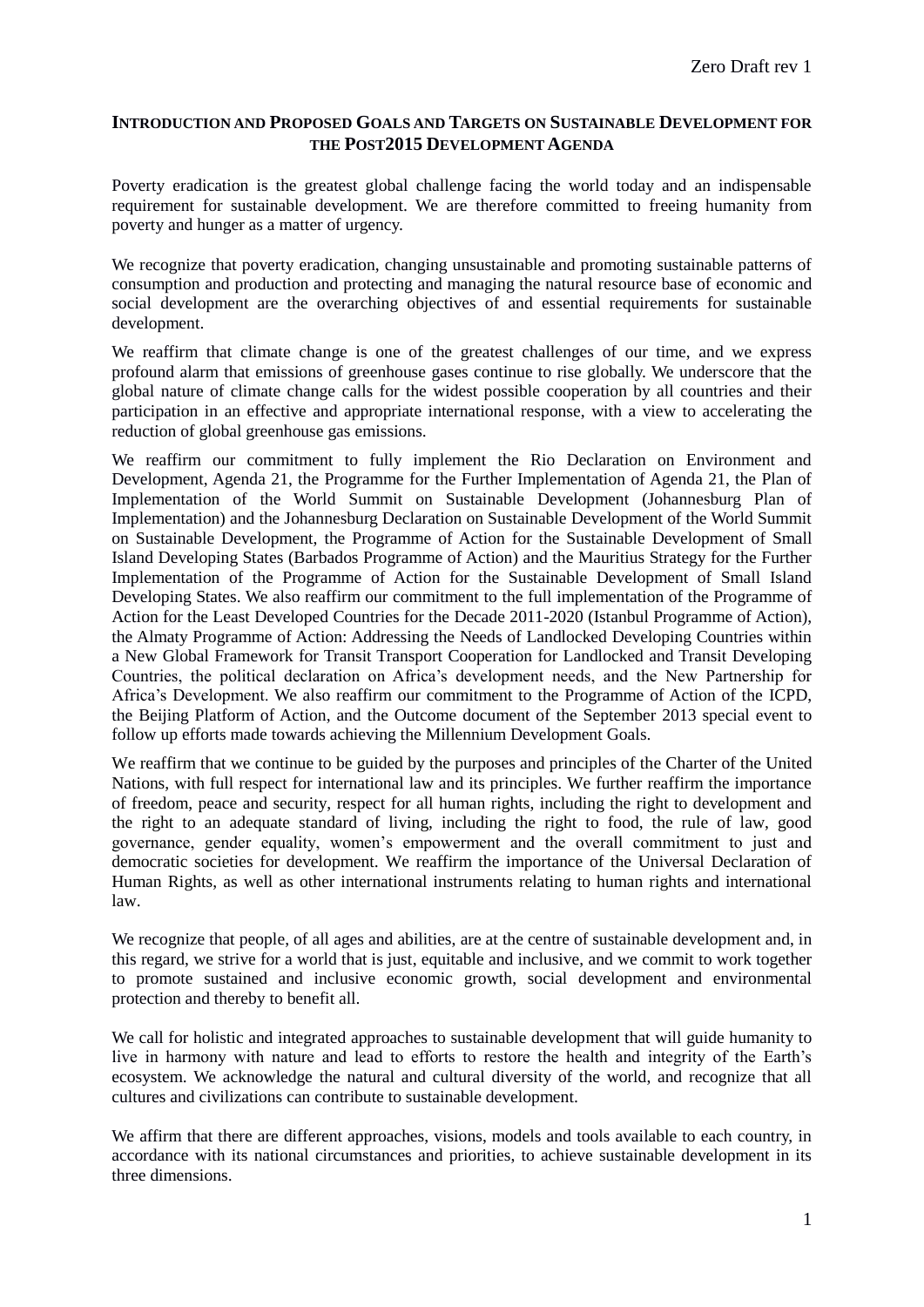We recognize that each country faces specific challenges to achieve sustainable development, and we underscore the special challenges facing the most vulnerable countries and, in particular, African countries, least developed countries, landlocked developing countries and small island developing States, as well as the specific challenges facing the middle-income countries. Countries in situations of conflict also need special attention.

We reaffirm all the principles of the Rio Declaration on Environment and Development, including, inter alia, the principle of common but differentiated responsibilities, as set out in principle 7 thereof.

We reaffirm our commitment to strengthen international cooperation to address the persistent challenges related to sustainable development for all, in particular in developing countries. Sustainable development can only be achieved with a broad alliance of people, governments, civil society and the private sector, all working together to secure the future we want for present and future generations.

We reaffirm that the means of implementation identified in Agenda 21, the Programme for the Further Implementation of Agenda 21, the Johannesburg Plan of Implementation, the Monterrey Consensus of the International Conference on Financing for Development and the Doha Declaration on Financing for Development are indispensable for achieving the full and effective translation of sustainable development commitments into tangible sustainable development outcomes. In this regard, we look forward to the report of the Intergovernmental Committee of Experts on Sustainable Development Financing and the substantive outcome of the third International Conference on Financing for Development in July 2015. We reiterate that each country has primary responsibility for its own economic and social development and that the role of national policies, domestic resources and development strategies cannot be overemphasized. We reaffirm that developing countries need additional resources for sustainable development. We recognize the need for significant mobilization of resources from a variety of sources and the effective use of financing, in order to promote sustainable development. We acknowledge that good governance and the rule of law at the national and international levels are essential for sustained, inclusive and equitable economic growth, sustainable development and the eradication of poverty and hunger.

We also acknowledge that the implementation of sustainable development goals will depend on the active engagement of all public and private stakeholders. A robust mechanism of implementation review will be essential for the success of the SDGs. The High Level Political Forum is to play a key role in this regard.

Sustainable Development Goals are accompanied by targets and will be further elaborated through indicators focused on measurable outcomes. They are action oriented, global in nature and universally applicable to all countries, while taking into account different national realities, capacities and levels of development and respecting national policies and priorities. These goals constitute an integrated, indivisible set of global priorities for sustainable development. Targets are defined as global targets, with each government setting its own national targets guided by the global level of ambition but taking into account national circumstances. The goals and targets integrate economic, social and environmental aspects and recognize their interlinkages in achieving sustainable development in all its dimensions.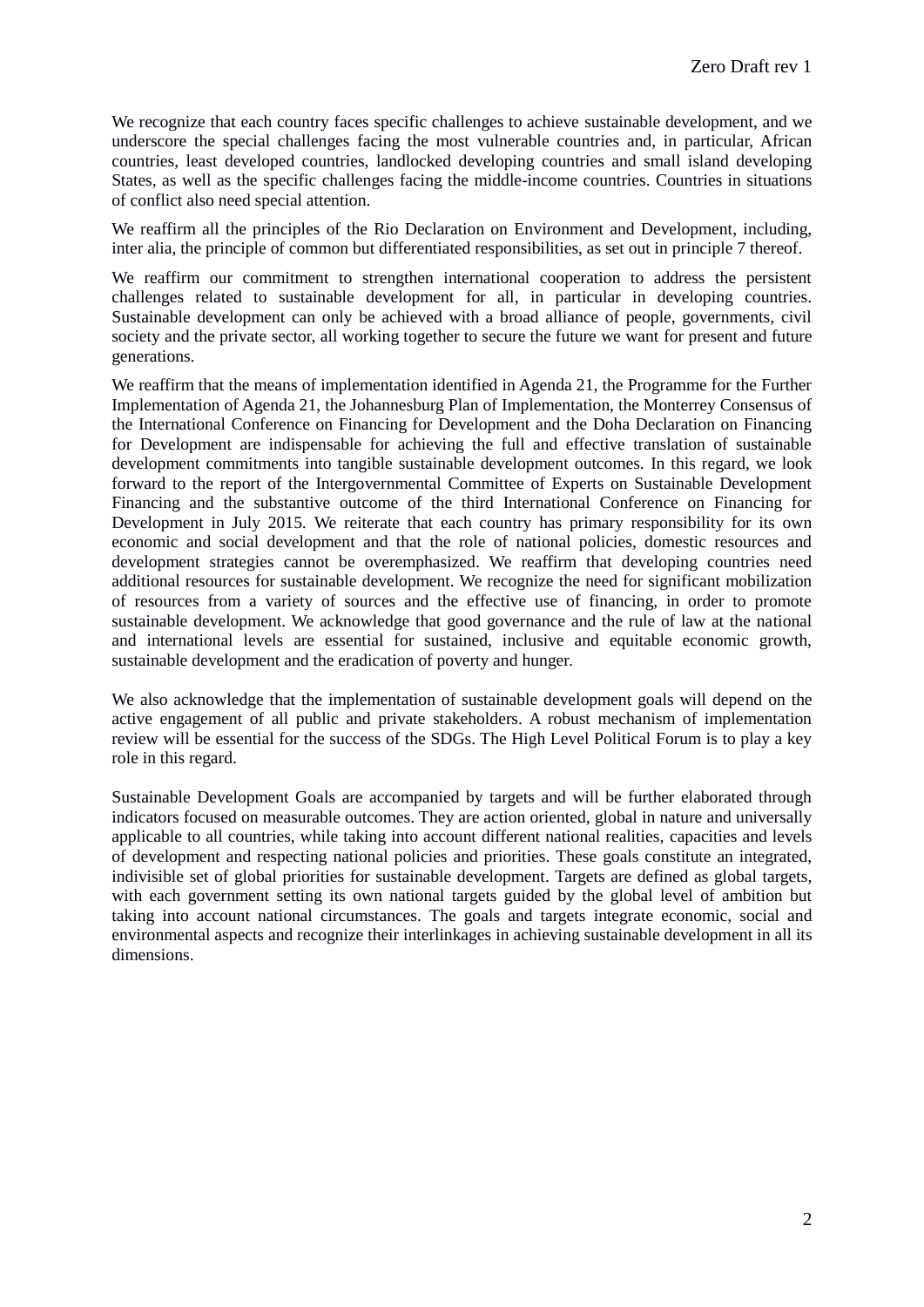**List of Proposed Sustainable Development Goals to be attained by 2030**

- **1. End poverty everywhere**
- **2. End hunger, improve nutrition and promote sustainable agriculture**
- **3. Attain healthy lives for all**
- **4. Provide quality education and life-long learning opportunities for all**
- **5. Attain gender equality, empower women and girls everywhere**
- **6. Ensure availability and sustainable use of water and sanitation for all**
- **7. Ensure sustainable energy for all**
- **8. Promote sustained, inclusive and sustainable economic growth, full and productive employment and decent work for all**
- **9. Promote sustainable infrastructure and industrialization and foster innovation**
- **10. Reduce inequality within and between countries**
- **11. Make cities and human settlements inclusive, safe and sustainable**
- **12. Promote sustainable consumption and production patterns**
- **13. Tackle climate change and its impacts**
- **14. Conserve and promote sustainable use of oceans, seas and marine resources**
- **15. Protect and promote sustainable use of terrestrial ecosystems, halt desertification, land degradation and biodiversity loss**
- **16. Achieve peaceful and inclusive societies, access to justice for all, and effective and capable institutions**
- **17. Strengthen the means of implementation and the global partnership for sustainable development**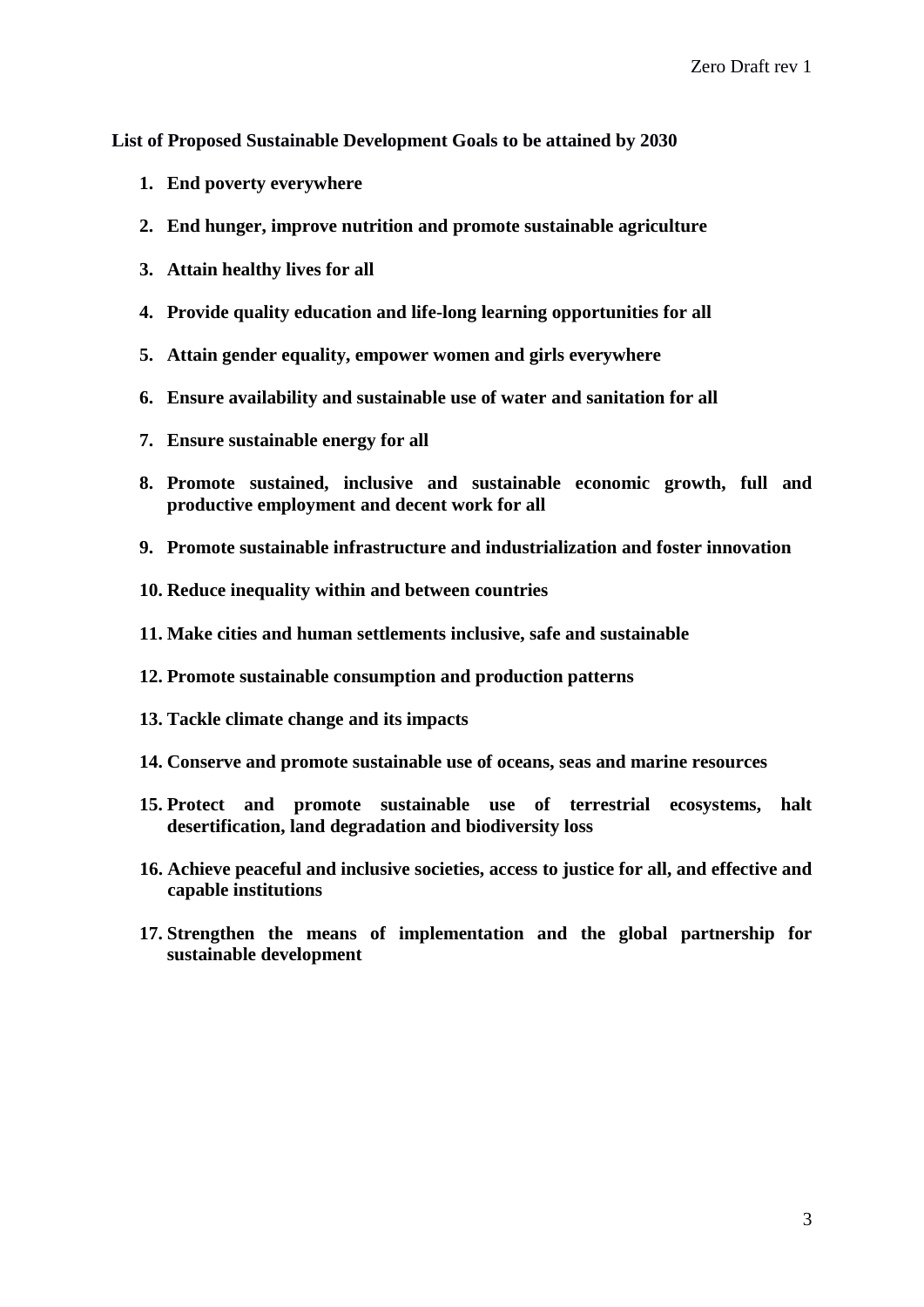### **Proposed goal 1. End poverty everywhere**

- 1.1 by 2030, bring to zero the number of people living in extreme poverty, currently estimated at less than \$1.25 a day in low income countries
- 1.2 by 2030, reduce by at least half the proportion of people of all ages living below national poverty definitions
- 1.3 by 2030, implement nationally appropriate social protection measures including floors, with a focus on coverage of the poor and people in vulnerable situations
- 1.4 by 2030 secure equal access for all men and women, particularly those most in need, to basic services, the right to own land and property, productive resources and financial services, including microfinance
- 1.5 by 2030 build the resilience of the poor and those in vulnerable situations to disasters, shocks and climate-related extreme events
- 1.a. ensure significant mobilization of resources from a variety of sources to provide adequate and predicable means to implement programmes and policies to end poverty in all its dimensions
- 1.b Create sound policy frameworks, at national, regional and international levels, based on pro-poor development strategies to ensure accelerated investments in poverty eradication actions

#### **Proposed goal 2. End hunger, improve nutrition, and promote sustainable agriculture**

- 2.1 by 2030 end hunger and ensure that all people have access to adequate, safe, affordable, and nutritious food all year round
- 2.2 by 2030 end all forms of malnutrition, with special attention to stunting and wasting in children under five years of age, and address the nutritional needs of pregnant and lactating women
- 2.3 by 2030 substantially increase small-scale food producers' productivity and incomes, particularly of women, family farmers and pastoralists through secure access for all to productive resources and inputs, knowledge, financial services and markets
- 2.4 by 2030 implement sustainable and resilient agricultural practices including for adaptation to climate change, extreme weather, drought and disasters, and progressively enhance soil quality
- 2.5 by 2020 maintain genetic diversity of seeds, cultivated plants, farmed and domesticated animals and their wild relatives, and ensure access to and fair and equitable sharing of benefits arising from the utilization of genetic resources and associated traditional knowledge as internationally agreed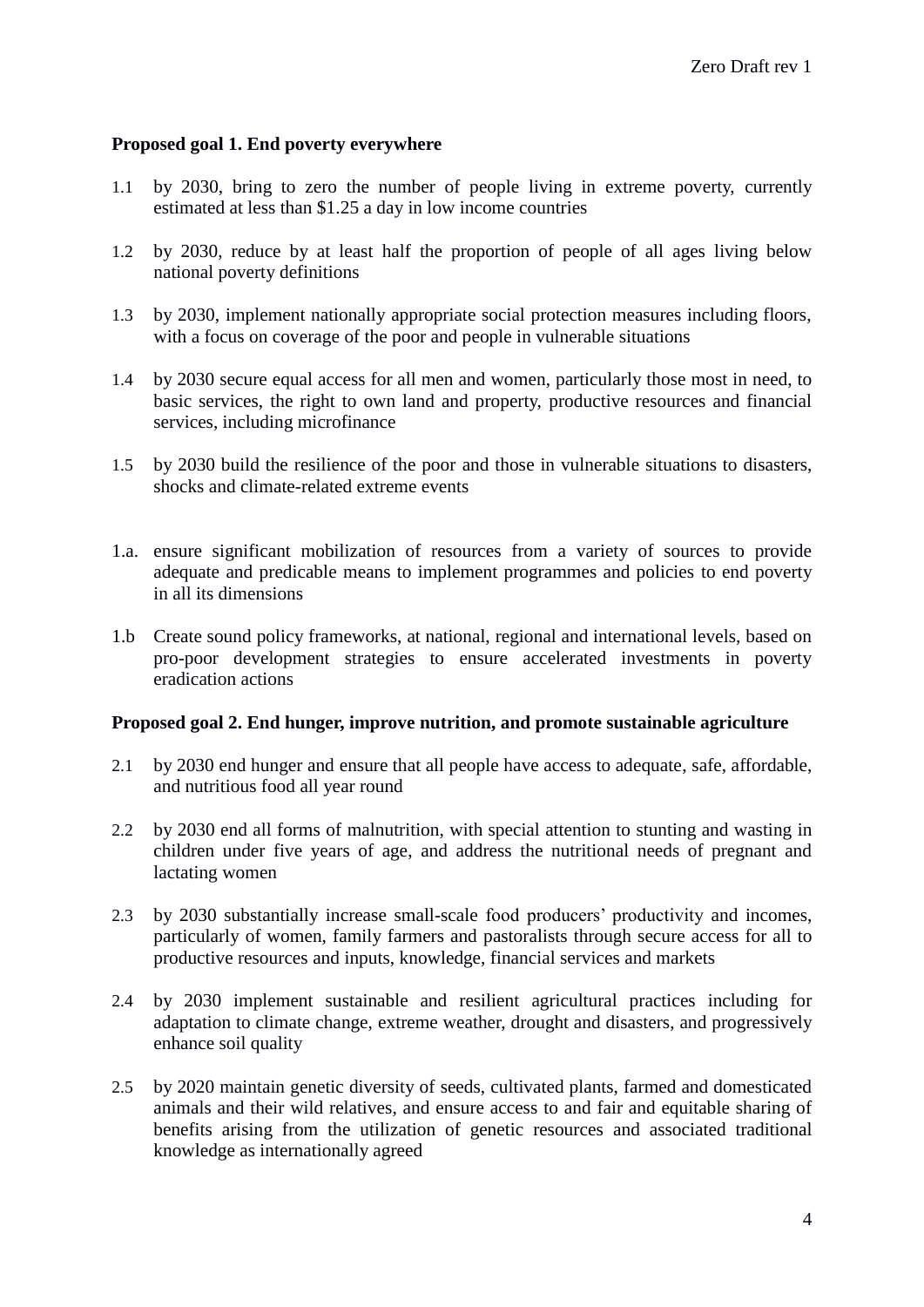- 2.a increase investment in rural infrastructure, agricultural research, technology development, and capable institutions, particularly in countries that are net food importers
- 2.b. phase out all forms of agricultural export subsidies
- 2.c. end extreme food price volatility including through improved functioning and regulation of food commodity markets and improved market information
- 2.d create and diversify seed and plant banks, including with traditional varieties, at national, regional and international levels, to safeguard seed and genetic plant diversity

## **Proposed goal 3. Attain healthy lives for all**

- 3.1 by 2030 reduce the global maternal mortality ratio to less than 70 per 100,000 live births
- 3.2 by 2030 end preventable newborn, infant and under-five deaths
- 3.3 by 2030 end the epidemics of HIV/AIDS, tuberculosis, malaria, and neglected tropical diseases
- 3.4 by 2030 reduce substantially morbidity and mortality from non-communicable diseases (NCDs) through prevention and treatment, promote mental health and wellbeing, and strengthen prevention and treatment of narcotic drug, alcohol, and substance abuse
- 3.5 by 2030 halve deaths from road traffic accidents
- 3.6 achieve universal health coverage (UHC), including financial risk protection, access to essential health care services, and access to safe, effective and affordable essential medicines and vaccines for all
- 3.7 by 2030 substantially reduce the number of deaths and illnesses from air (indoor and outdoor), water and soil pollution
- 3.a strengthen implementation of the Framework Convention on Tobacco Control in all countries who have ratified the Convention and urge countries that have not ratified it to ratify and implement it
- 3.b support research and development of vaccines and medicines for the communicable diseases that primarily affect developing countries, provide access to affordable essential medicines, and support developing countries' use of TRIPS flexibilities
- 3.c increase substantially the recruitment, development and training and retention of the health workforce in developing countries, especially in LDCs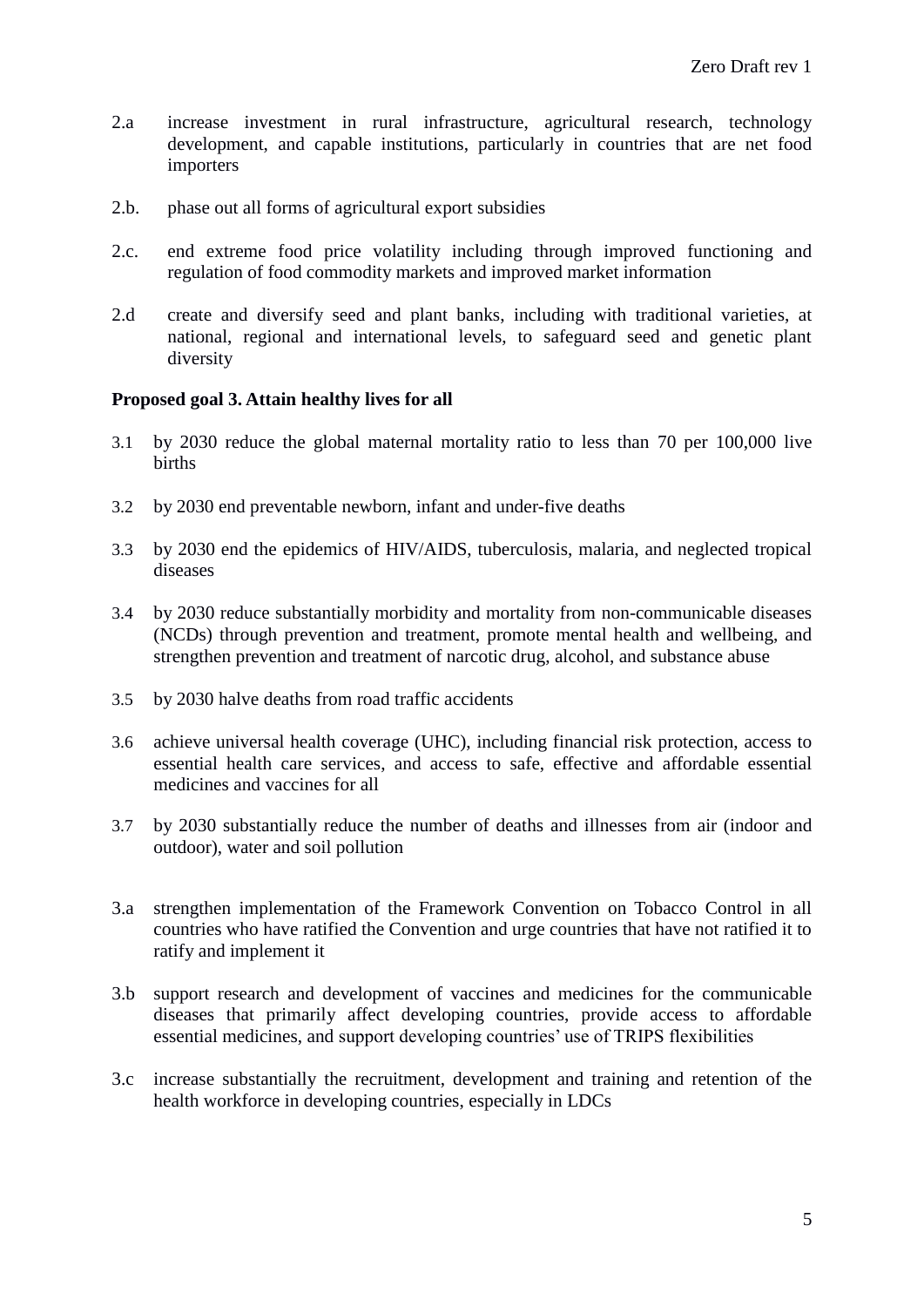## **Proposed goal 4. Provide quality education and life-long learning opportunities for all**

- 4.1 by 2030 provide all children access to quality early childhood care and pre-primary education
- 4.2 by 2030, ensure all girls and boys complete free, equitable and quality primary and secondary education leading to relevant and effective learning outcomes
- 4.3 by 2030 ensure equal access for all to affordable quality tertiary education, including university
- 4.4 by 2030 promote life-long learning, provide employable skills especially to young women and men, and increase by at least x% adult literacy and basic numeracy
- 4.5 by 2030, eliminate gender disparities and ensure equal access to all levels of education and vocational training for people in vulnerable situations, including persons with disabilities
- 4.6 by 2030 integrate into education programs knowledge and skills necessary for sustainable development, human rights, gender equality, promoting a culture of peace and non-violence and culture's contribution to sustainable development
- 4.a by 2030 increase by x% the supply of qualified teachers, including through international cooperation for teacher training in developing countries, and ensure safe, inclusive and effective learning environments for all
- 4.b by 2020 expand by x% globally the number of scholarships for students and government officials from developing countries in particular LDCs to enrol in higher education, including vocational training, programmes in developed countries and other developing countries
- 4.c build and upgrade education facilities that are child and gender sensitive and provide safe and inclusive learning environments

## **Proposed goal 5. Attain gender equality, empower women and girls everywhere**

- 5.1 end all forms of discrimination against all women and girls
- 5.2 eliminate all forms of violence against all women and girls in public and private spaces and end their trafficking and sexual exploitation
- 5.3 eliminate all harmful practices, such as child, early and forced marriage and female genital mutilations
- 5.4 recognize and redistribute unpaid care and domestic work through shared responsibility within the family and the provision of appropriate public services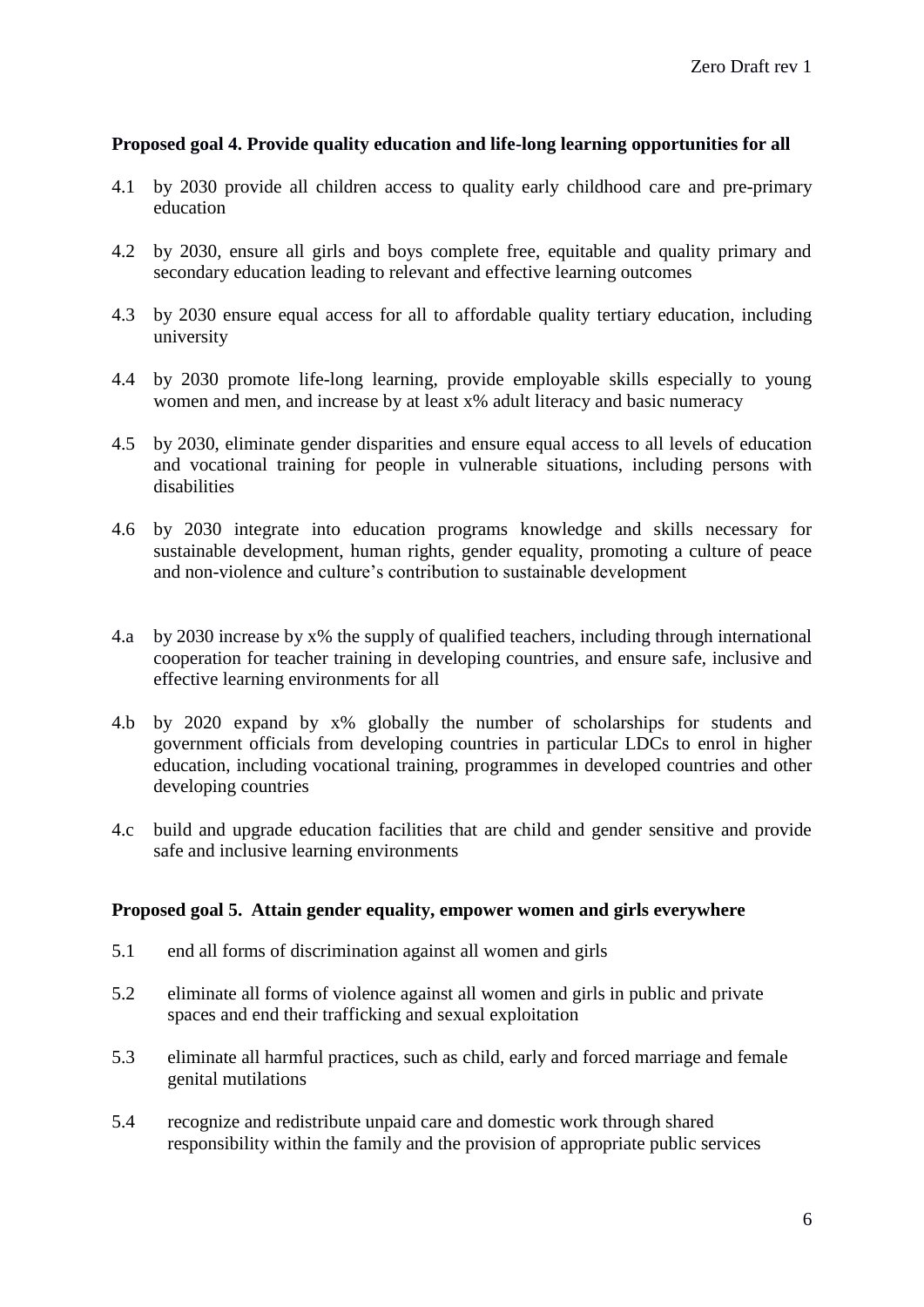- 5.5 ensure full and effective participation and leadership of women at all levels of decision-making in the public and private sectors
- 5.6 ensure universal access to sexual and reproductive health and reproductive rights in accordance with the Programme of Action of the ICPD and the Beijing Platform for Action
- 5.a ensure women's equal right to own and control assets and productive resources
- 5.b by 2030 achieve universal access to ICT for women and men to promote women's empowerment
- 5.c promote sound, enforceable and monitorable legislation and policies for the promotion of gender equality at all levels

## **Proposed goal 6. Ensure availability and sustainable use of water and sanitation for all**

- 6.1 by 2030, achieve universal access to safe and affordable drinking water for all
- 6.2 by 2030, achieve adequate sanitation and hygiene for all, paying special attention to the needs of women and girls
- 6.3 by 2030, improve water quality by reducing pollution, eliminating dumping of chemicals and hazardous materials, doubling wastewater treatment and increasing recycling and reuse by x% globally
- 6.4 by 2030, improve water-use efficiency by x% across all sectors and bring freshwater withdrawals in line with sustainable supply
- 6.5 by 2030 implement integrated water resources management at all levels, and through transboundary cooperation as appropriate
- 6.6 by 2030 decrease by x% mortality and y% losses caused by water-related disasters
- 6.a by 2030, expand international cooperation and support in water and sanitation related technologies, including water harvesting and desalination technologies and wastewater treatment, recycling and reuse technologies

# **Proposed goal 7. Ensure sustainable energy for all**

- 7.1 by 2030 ensure universal access to affordable, sustainable and reliable energy services
- 7.2 double the share of renewable energy in the global energy mix by 2030
- 7.3 double the global rate of improvement in energy efficiency by 2030
- 7.4 by 2030 phase out fossil fuel production and consumption subsidies that encourage wasteful use, while ensuring secure affordable energy for the poor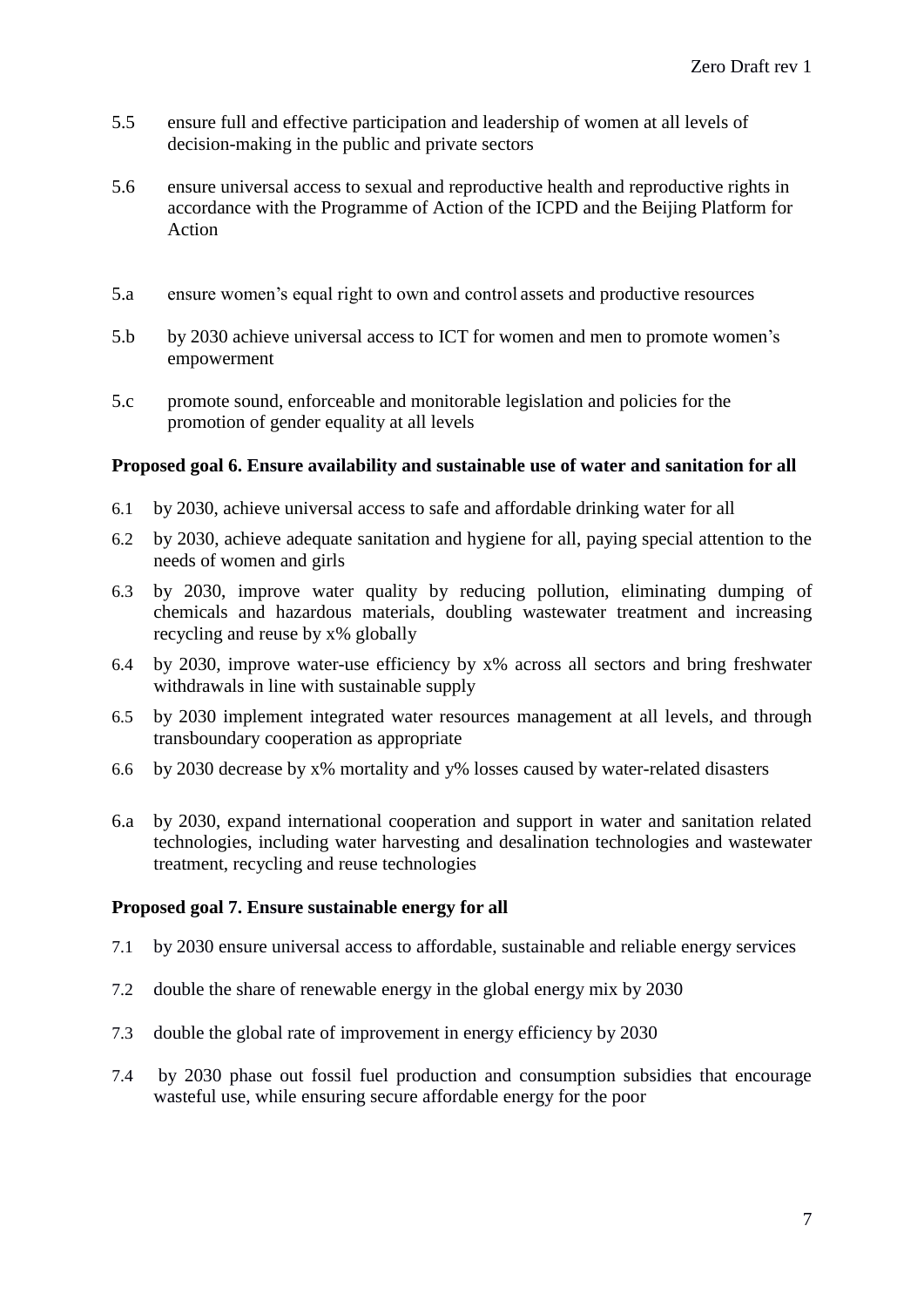- 7.a enhance international cooperation to facilitate access to clean energy technologies, including advanced and cleaner fossil fuel technologies, and promote public and private investment in energy infrastructure and clean energy technologies
- 7.b by 2030 expand infrastructure and upgrade technology for supplying modern and sustainable energy services for all, particularly in LDCs

## **Proposed goal 8. Promote sustained, inclusive and sustainable economic growth, full and productive employment and decent work for all**

- 8.1 achieve transformation of economies towards higher levels of productivity through diversification with a focus on high value added sectors
- 8.2 create a sound macroeconomic environment with employment-friendly policies and an enabling environment at national, regional and international levels for productive investment, creativity and innovation, and formalization and growth of micro-, smalland medium-sized enterprises
- 8.3 achieve progressively through 2030 global resource efficiency, and endeavour to decouple economic growth from environmental degradation and resource use
- 8.4 by 2030 achieve full and productive employment and decent work for all women and men, including for young people and persons with disabilities, and equal pay for work of equal value
- 8.5 take immediate and effective measures to secure the prohibition and elimination of the worst forms of child labour, and by 2020 end child labour in all its forms
- 8.6 protect the rights and ensure safe and secure working environments of all workers, including migrant workers and those in precarious employment in accordance with ILO norms and standards
- 8.a improve Aid for Trade support for developing countries, notably through the Enhanced Integrated Framework for LDCs

## **Proposed goal 9. Promote sustainable infrastructure and industrialization and foster innovation**

- 9.1 support the development of quality, reliable, safe, sustainable and resilient infrastructure for energy, water, waste management, transport, ports and ICT, with a focus on affordable access for all
- 9.2 improve regional and trans-border infrastructure to promote regional connectivity and integration and to facilitate trade
- 9.3 create decent industrial jobs and significantly raise industry's share of employment and GDP in line with national circumstances, including doubling manufacturing's share in LDCs by 2030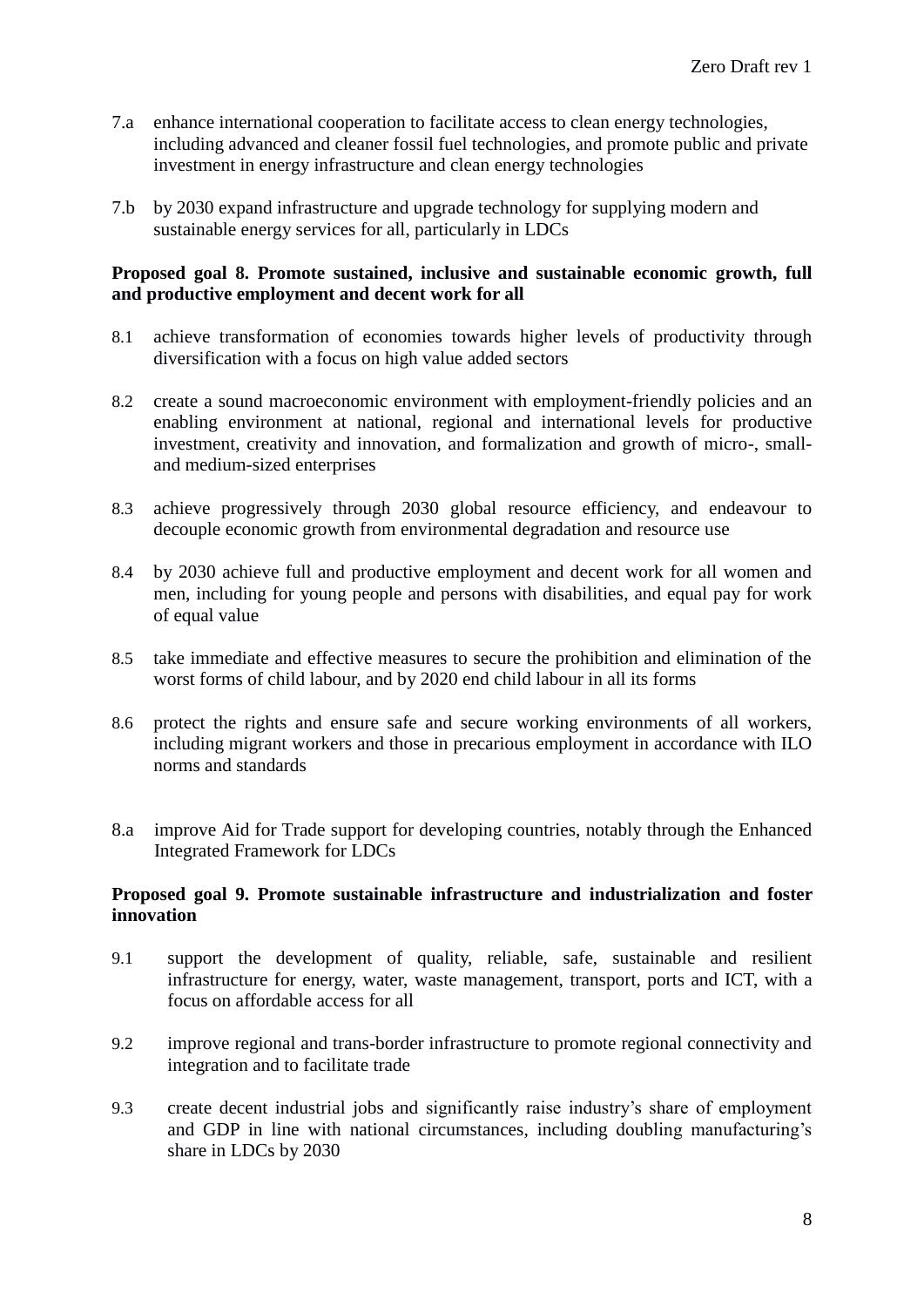- 9.4 ensure that small-scale industrial and other enterprises, particularly in LDCs, have affordable access to credit and are integrated into national, regional and global value chains and markets
- 9.5 by 2030 upgrade infrastructure and retrofit industries to make them sustainable, with greater adoption of clean technologies and environmentally sound industrial processes, with developed countries taking the lead and all countries taking action in accordance with their respective capabilities
- 9.a. facilitate sustainable infrastructure development, with emphasis on enhanced financial and technical support to LDCs
- 9.b. ensure a conducive policy environment at all levels for industrial development, promoting entrepreneurship and innovation, with special attention to national circumstances in developing countries
- 9.c. enhance R&D activities and upgrade technological capabilities including access to environmentally sound technologies in all countries

## **Proposed goal 10. Reduce inequality within and between countries**

- 10.1 through 2030 sustain income growth of the bottom 40% of the population at a rate higher than the national average
- 10.2 by 2030 take actions to empower and promote the social and economic inclusion of all irrespective of race, ethnicity or economic status
- 10.3 reduce inequalities of opportunity and outcome, including through eliminating discriminatory laws, policies and practices and promoting appropriate legislation, policies and actions in this regard
- 10.4 progressively adopt policies especially fiscal policies to promote greater equality
- 10.5 improve regulation and monitoring of global financial markets and institutions and strengthen implementation of such regulations
- 10.6 facilitate orderly, safe, and responsible migration and mobility of people, including through implementation of planned and managed migration policies
- 10.7 by 2030, ensure equitable representation and voice of developing countries in decision making in global institutions of governance and development
- 10.a respect the principle of special and differential treatment for least developed countries in relevant international agreements including the WTO
- 10.b direct ODA and encourage financial flows, including foreign direct investment, to states where the need is greatest, in particular LDCs, African countries, SIDS, and LLDCs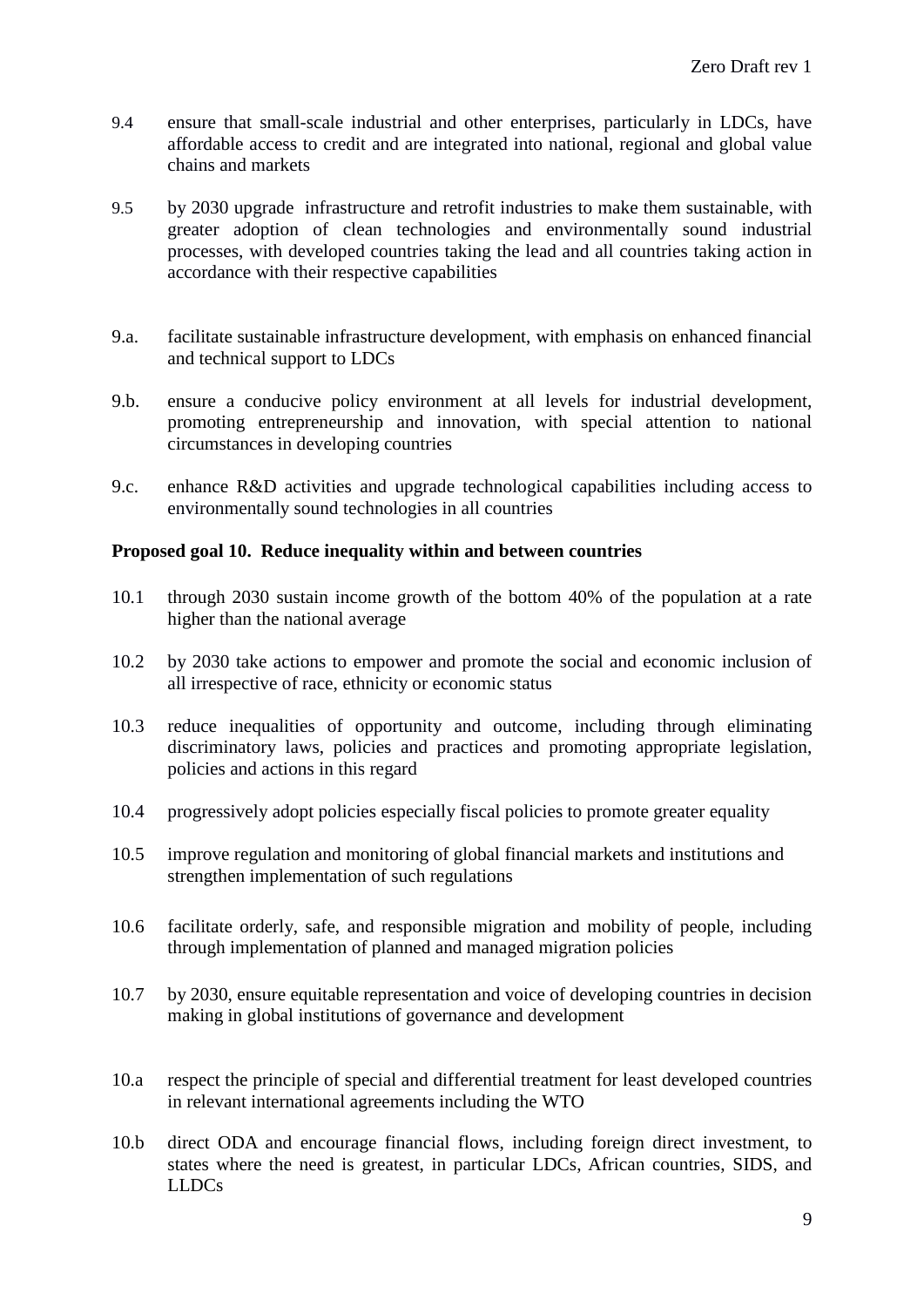10.c by 2030, reduce to less than 5% the transaction costs of migrant remittances

#### **Proposed goal 11. Make cities and human settlements inclusive, safe and sustainable**

- 11.1 by 2030, ensure universal access to adequate and affordable housing and basic services for all, eliminate slums and upgrade informal settlements
- 11.2 by 2030, provide access to safe, affordable, accessible and sustainable transport for all, and expand public transport
- 11.3 enhance capacities for integrated and sustainable human settlement planning and management for all, and reduce urban sprawl
- 11.4 by 2030 halve the number of deaths and decrease by 50% economic losses relative to GDP caused by natural disasters
- 11.5 by 2030, ensure universal access to safe, inclusive and accessible public spaces, particularly for women and children and people with disabilities
- 11.a integrate economic and social links between urban, peri-urban and rural areas into national and regional development planning
- 11.b by 2020, increase by x% the number of cities and human settlements adopting and implementing integrated policies and plans towards inclusion, resilience, mitigation and adaptation to climate change and natural disasters
- 11.c support least developed countries, including through financial and technical assistance, for sustainable buildings utilizing local content and materials

#### **Proposed goal 12. Promote sustainable consumption and production patterns**

- 12.1 by 2030, all countries have integrated policies and measures to promote sustainable consumption and production patterns into national strategies and plans, as envisioned in the 10-Year Framework of Programmes on sustainable consumption and production (10YFP)
- 12.2 by 2030 reduce by half global food waste and production and post-harvest food losses and those along food supply chains
- 12.3 promote the sound management of chemicals and hazardous wastes in accordance with agreed international frameworks and by 2030 significantly reduce their release to air, water and soil
- 12.4 by 2030, substantially reduce all waste generation through prevention, reduction, recycling and reuse
- 12.5 increase the share of private sector actors incorporating sustainable development principles in their business practices, and by 2030 increase substantially the number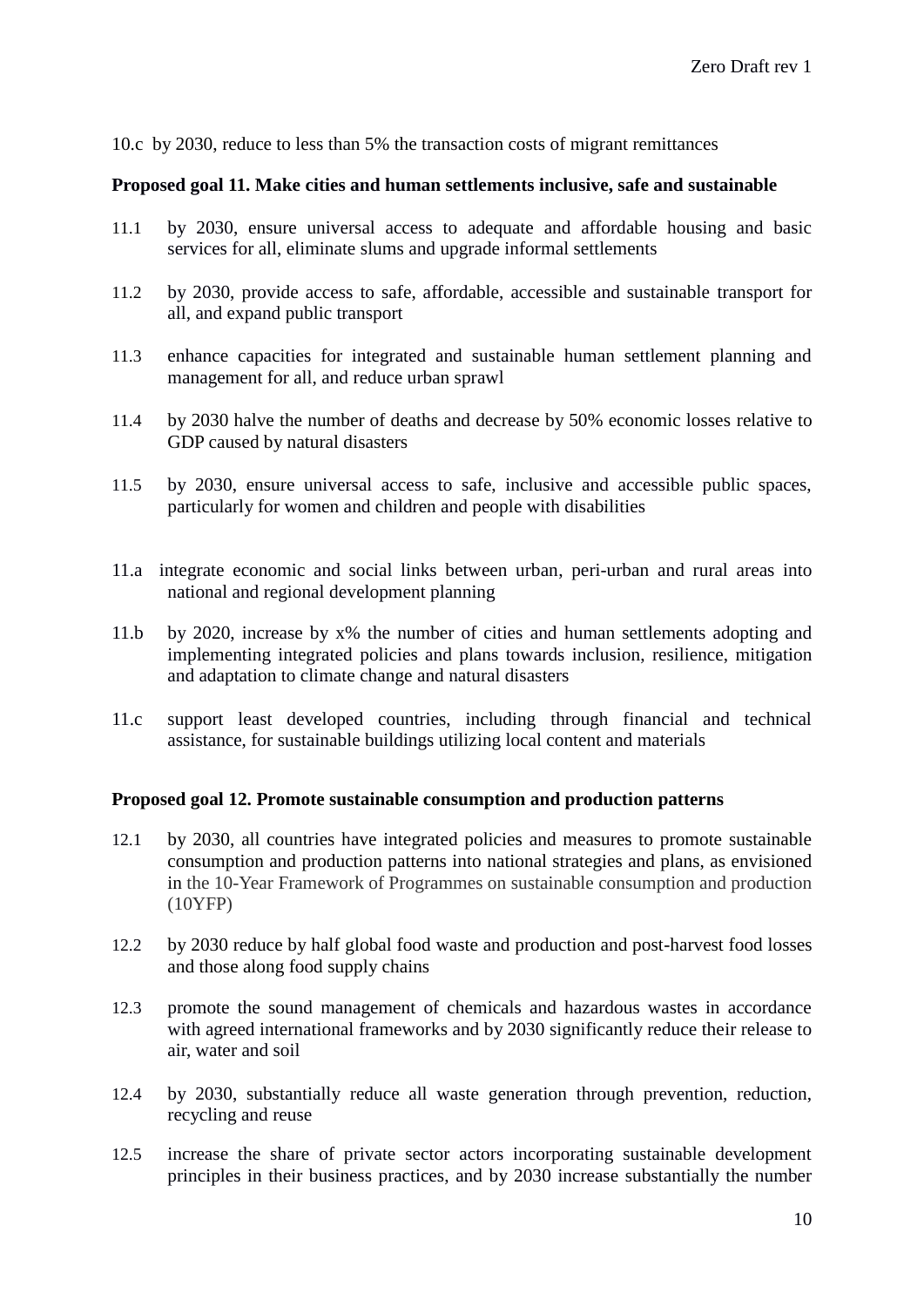of companies, especially large companies, that report on corporate social and environmental responsibility, including through integrated reporting

- 12.6 by 2030 substantially increase the share of public procurement that is sustainable
- 12.a promote the transfer and dissemination to developing countries of environmentally sound technologies that improve energy and resource efficiency
- 12.b assist developing countries to strengthen their scientific and technological capacities to move towards more sustainable patterns of consumption and production
- 12.c by 2030 ensure that people everywhere have information and understanding needed to live sustainable lifestyles
- 12.d by 2030 develop and implement planning and monitoring tools for sustainable tourism which creates jobs, promotes local culture and products, and safeguards the world's cultural and natural heritage

#### **Proposed goal 13. Tackle climate change and its impacts \***

- 13.1 strengthen resilience and adaptive capacity to climate induced hazards and natural disasters in all countries
- 13.2 integrate climate change adaptation and mitigation into national strategies and plans
- 13.3 improve education, awareness raising and human and institutional capacity on climate change mitigation, impact reduction, and early warning
- 13. a ensure the fulfilment of the commitment undertaken by developed country Parties to a goal of mobilizing jointly USD100 billion annually by 2020 from all sources to address the needs of developing countries in the context of meaningful mitigation actions and transparency on implementation

# **Proposed goal 14. Conserve and promote sustainable use oceans, seas and marine resources**

- 14.1 by 2030, prevent and control, and reduce by x% globally, marine pollution of all kinds, particularly from land-based activities
- 14.2 by 2020, sustainably manage, restore and protect marine ecosystems from destruction, including by strengthening their resilience, and address ocean acidification and its impacts
- 14.3 by 2020, effectively regulate harvesting, end overfishing, illegal, unreported and unregulated (IUU) fishing and destructive fishing practices, to restore by 2030 fish stocks at least to levels that can produce maximum sustainable yield

-

The targets under a Climate Change goal may be part of and complementary to possible targets to be agreed within the framework of the UNFCCC negotiations.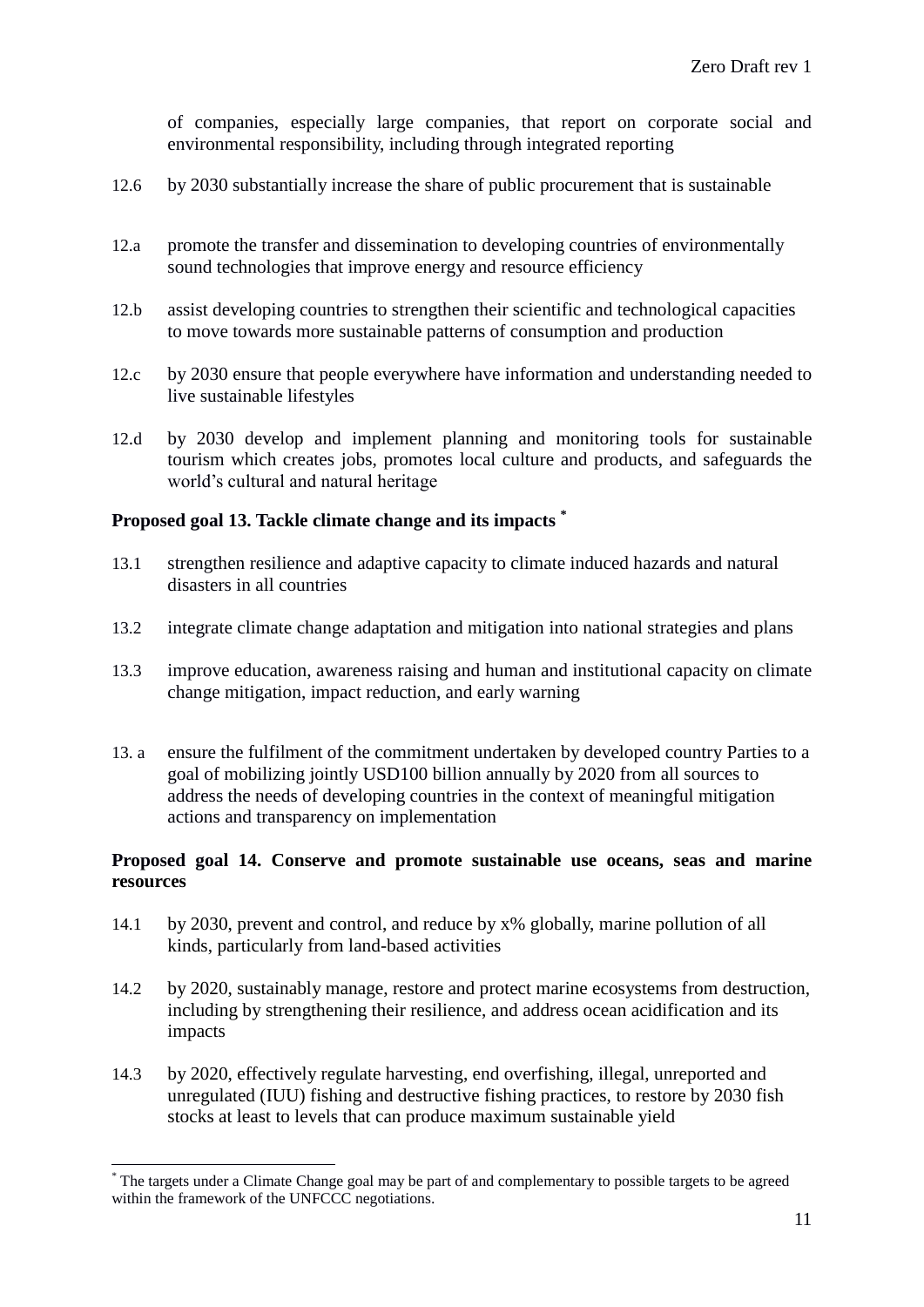- 14.4 By 2020, conserve at least 10% of coastal and marine areas, including through establishing effectively managed marine protected areas and other effective areabased conservation measures, consistent with international law and based on best available scientific information
- 14.5 by 2020, eliminate fisheries subsidies which contribute to overcapacity and overfishing, and refrain from introducing new such subsidies, taking into account the importance of this sector to developing countries, notably least developed countries and SIDS
- 14.a increase scientific knowledge, and transfer of marine technology, and develop research infrastructure and capacities to enhance the contribution of marine biodiversity to the development of developing countries, in particular SIDS and LDCs
- 14.b by 2030 increase the economic benefits to SIDS and LDCs from the sustainable use of marine resources, including through sustainable management of fisheries, aquaculture, tourism and provide equitable access of small-scale artisanal fishers to marine resources and markets
- 14.c enforce international law on territorial waters to stop illegal fishing and exploitation of marine resources in territorial waters, particularly of developing countries

## **Proposed goal 15. Protect and promote sustainable use of terrestrial ecosystems, halt desertification, land degradation and biodiversity loss**

- 15.1 by 2020 ensure conservation and sustainable use of ecosystems, in particular wetlands, mountains and drylands, in line with international agreements
- 15.2 by 2030, ensure the implementation of sustainable management of all types of forests, halt deforestation, and increase reforestation by  $x\%$  globally
- 15.3 by 2030, achieve a land degradation neutral world, and restore degraded land including land affected by desertification and drought
- 15.4 by 2020 take urgent and significant action to halt the loss of biodiversity, and protect and prevent the extinction of known threatened species
- 15.5 by 2030, end poaching and trafficking of protected species of flora and fauna, and end demand and supply of illegal wildlife products
- 15.6 by 2020 introduce measures to prevent the introduction and significantly reduce the impact of invasive alien species on land and water ecosystems
- 15.a by 2020, mobilize and significantly increase from all sources financial resources to implement the Strategic Plan for Biodiversity 2011-2020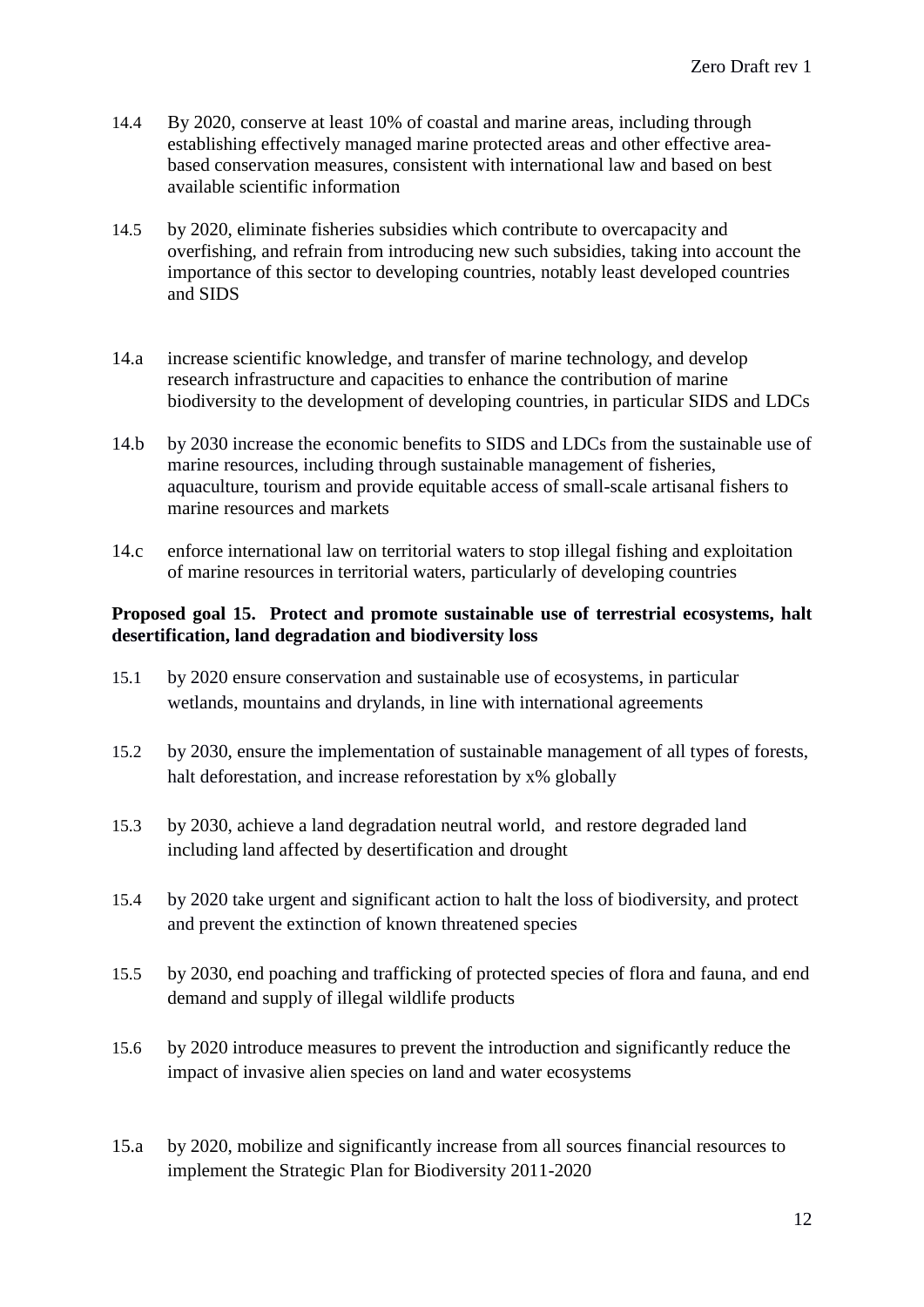- 15.b mobilize significantly resources from all sources and at all levels to finance sustainable forest management, and provide adequate incentives to developing countries to advance sustainable forest management, including for conservation and reforestation
- 15.c enhance support to developing countries efforts to combat poaching and illegal trafficking of endangered species, including by increasing the capacity of local communities to pursue sustainable livelihood opportunities

## **Proposed goal 16. Achieve peaceful and inclusive societies, access to justice for all, and effective and capable institutions**

- 16.1 by 2030 reduce levels of violence and halve related death rates everywhere
- 16.2 end abuse, exploitation, and violence against children everywhere
- 16.3 by 2030 reduce illicit financial flows by x% globally, increase stolen asset recovery and return by y% globally, fight all forms of organized crime, and reduce corruption and bribery in all its forms and at all levels and ensure accountability and transparency
- 16.4 by 2030 increase inclusive, participatory and representative decision-making at all levels and ensure prior informed consent of indigenous and local communities in decision-making and natural resources management, and promote the use of their traditional knowledge and culture
- 16.5 by 2030 provide equal access for all to independent, effective, and responsive justice systems and promote the rule of law
- 16.6 by 2020 provide legal identity for all, including free birth registrations
- 16.7 promote free and easy access to information, freedom of expression, association and peaceful assembly
- 16.8 broaden and strengthen the participation of developing countries in international economic and financial decision making and norm setting
- 16.a develop effective, accountable and transparent public institutions at all levels including security and police forces
- 16.b strengthen national institutions and international cooperation to combat crimes, including illicit flows and organized crime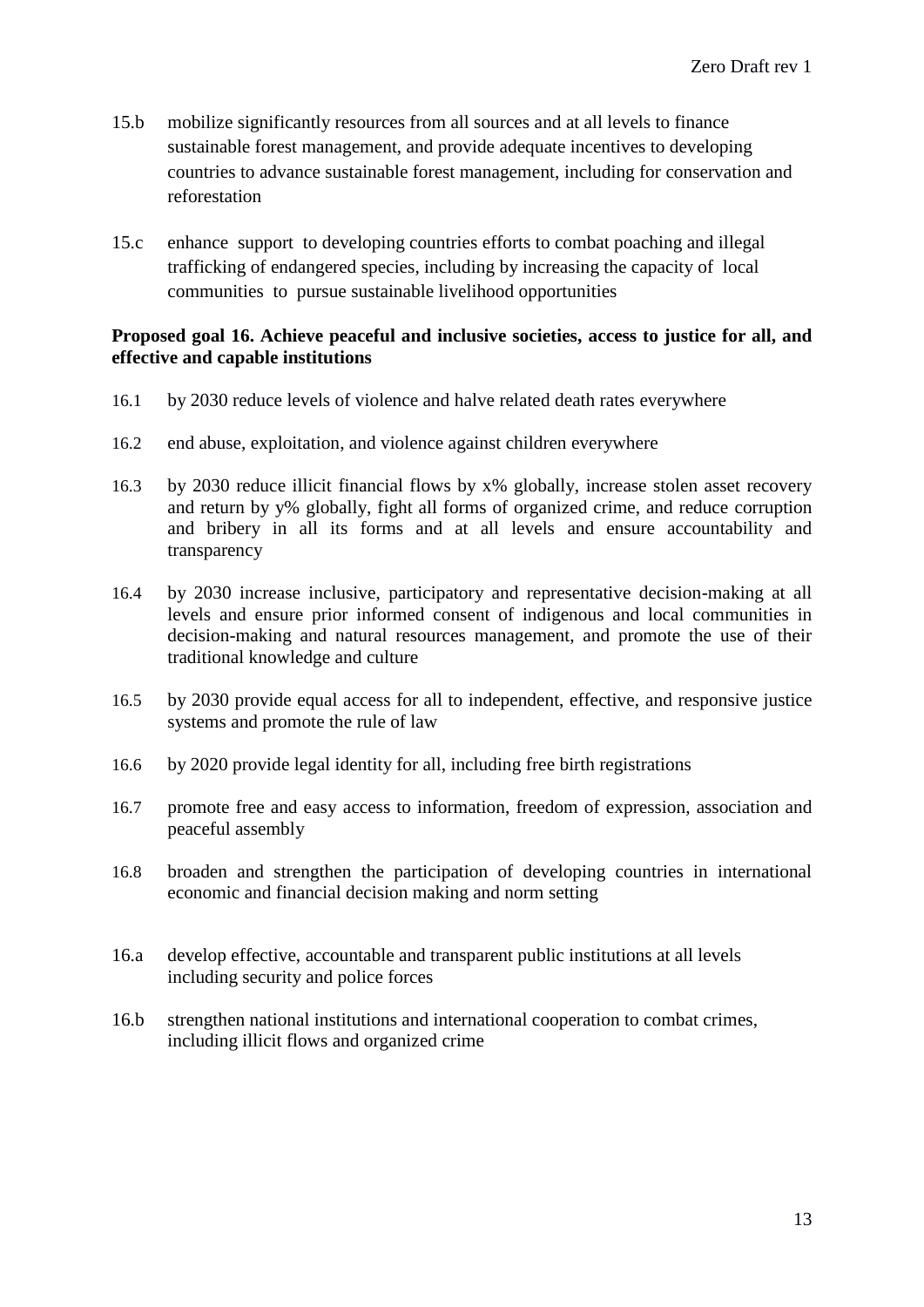# **Proposed goal 17. Strengthen the means of implementation and the global partnership for sustainable development**

# **Trade**

- 17.1 promote a universal, rules-based, open, non-discriminatory and equitable multilateral trading system
- 17.2 improve market access for exports of developing countries, in particular Least Developed Countries, African countries, LLDCs and SIDS with a view to significantly increasing their share in global exports, including doubling the LDC share by 2020
- 17.3 realize timely implementation of duty-free, quota-free market access on a lasting basis for all least developed countries consistent with WTO decisions and the Istanbul Programme of Action

## **Finance**

- 17.4 developed countries implement fully ODA commitments to provide 0.7% of GNI in ODA to developing countries of which 0.15-0.20% to least-developed countries on an agreed timeline
- 17.5 strengthen domestic resource mobilization, including through international support to improve domestic capacity for tax collection, and mobilize additional international financial resources from multiple sources
- 17.6 assist developing countries in attaining long term debt sustainability

# **Technology**

- 17.7 promote North-South, South-South and triangular regional and international collaboration on and access to science, technology and innovation, and enhance knowledge sharing, including through a possible UN global technology facilitation mechanism
- 17.8 promote transfer and dissemination of clean and environmentally sound technologies to developing countries, and encourage the full use of TRIPS flexibilities
- 17.9 fully operationalize the Technology Bank and STI (Science, Technology and Innovation) Capacity Building Mechanism for LDCs by 2017

### **Capacity building**

1

17.10 develop and implement effective and targeted capacity building programmes in developing countries in support of national plans for implementing all sustainable development goals

To be aligned with the outcomes of the report of the Intergovernmental Committee of Experts on Sustainable Development Financing and the third International Conference on Financing for Development in July 2015.